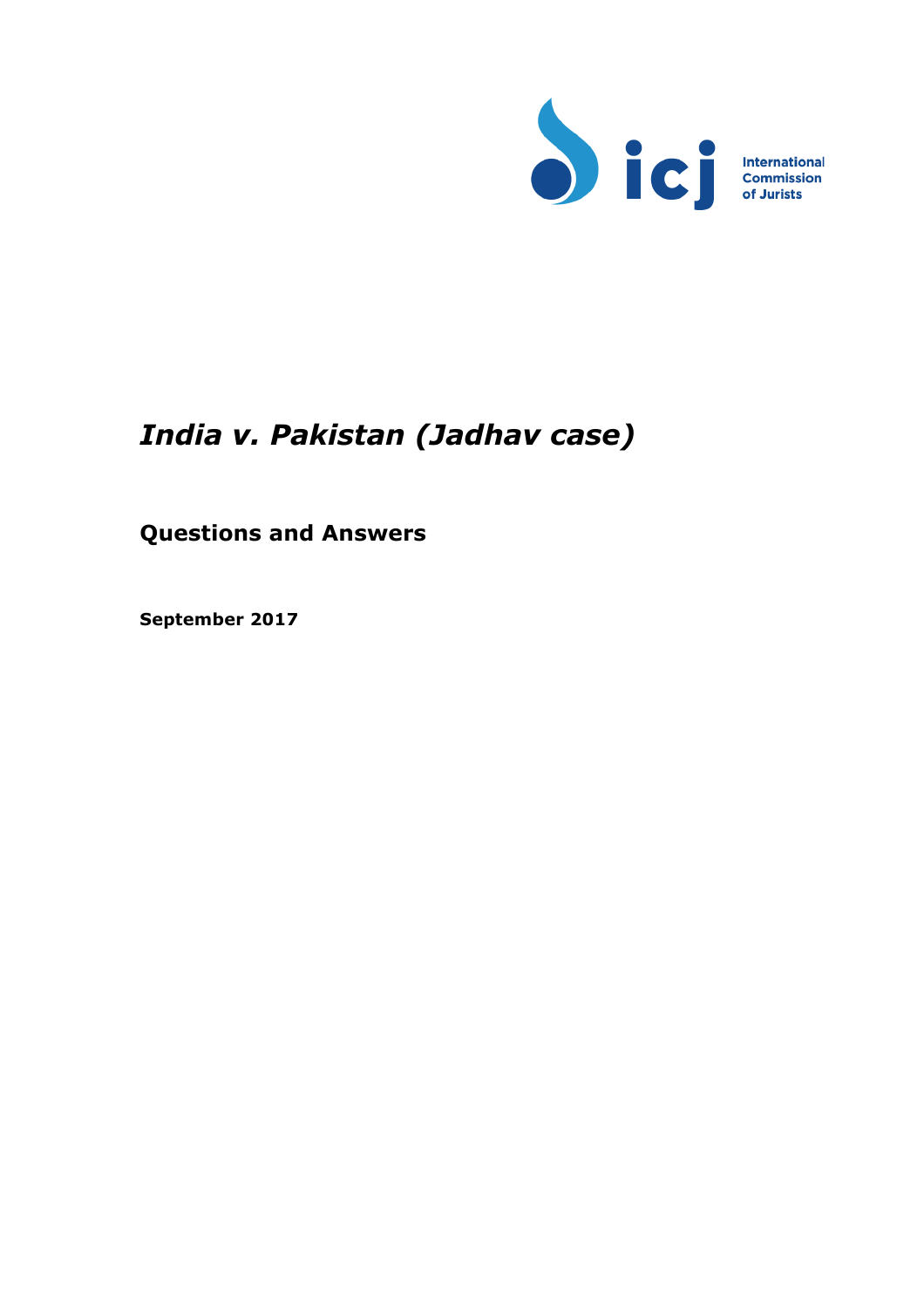As proceedings resume in *India v. Pakistan* (Jadhav case) before the International Court of Justice (ICJ), the International Commission of Jurists has published the following Questions and Answers to clarify the key issues and relevant laws raised in the case.

### **1. What are India's allegations against Pakistan?**

India has alleged "egregious violations of the Vienna Convention on Consular Relations (VCCR)" by Pakistan in connection with the detention, trial and conviction of Indian national Kulbhushan Sudhir Jadhav.

Pakistani authorities allegedly arrested Kulbhushan Jadhav on 3 March 2016. The circumstances of his arrest remain in dispute between the Parties.

India was informed of the arrest on 25 March 2016. On 10 April 2017, Pakistan's military announced Kulbhushan Jadhav had been convicted and sentenced to death by a military court for "espionage and sabotage activities against Pakistan."<sup>1</sup>

India's requests for consular access, made at least sixteen times starting from 25 March 2016, were either denied by Pakistan or made conditional upon India's assistance in the investigation against Jadhav.

India alleges that denial of consular access breaches Pakistan's obligations under Article  $36(1)$  of the VCCR.<sup>2</sup>

#### **2. What is Pakistan's response?**

According to Pakistan, Kulbhushan Jadhav was involved in espionage and terrorism-related activities, particularly in the province of Balochistan.

Responding to India's allegations, Pakistan argued: (1) The VCCR is not applicable to spies or terrorism due to the inherent nature of the offences of espionage and terrorism; (2) a bilateral agreement on consular access, signed by India and Pakistan in 2008, overrides the obligations under the VCCR; and (3) reservations made under Article 36(2) of the ICJ Statute are also applicable to cases under Article 36(1) of the ICJ Statute.

#### **3. What are the applicable laws in this case?**

India and Pakistan are parties to the Vienna Convention on Consular Relations and the Optional Protocol to the VCCR.

Article 36(1) of the VCCR, among other things, provides that when a national of a foreign country is arrested or detained, the detainee must be advised of the right to have the detainee's consulate notified and that the detainee has the right to regular consultation with consular officials during detention and any trial.

 <sup>1</sup> ISPR press statement, 10 April 2017.

<sup>2</sup> http://www.icj-cij.org/files/case-related/168/19424.pdf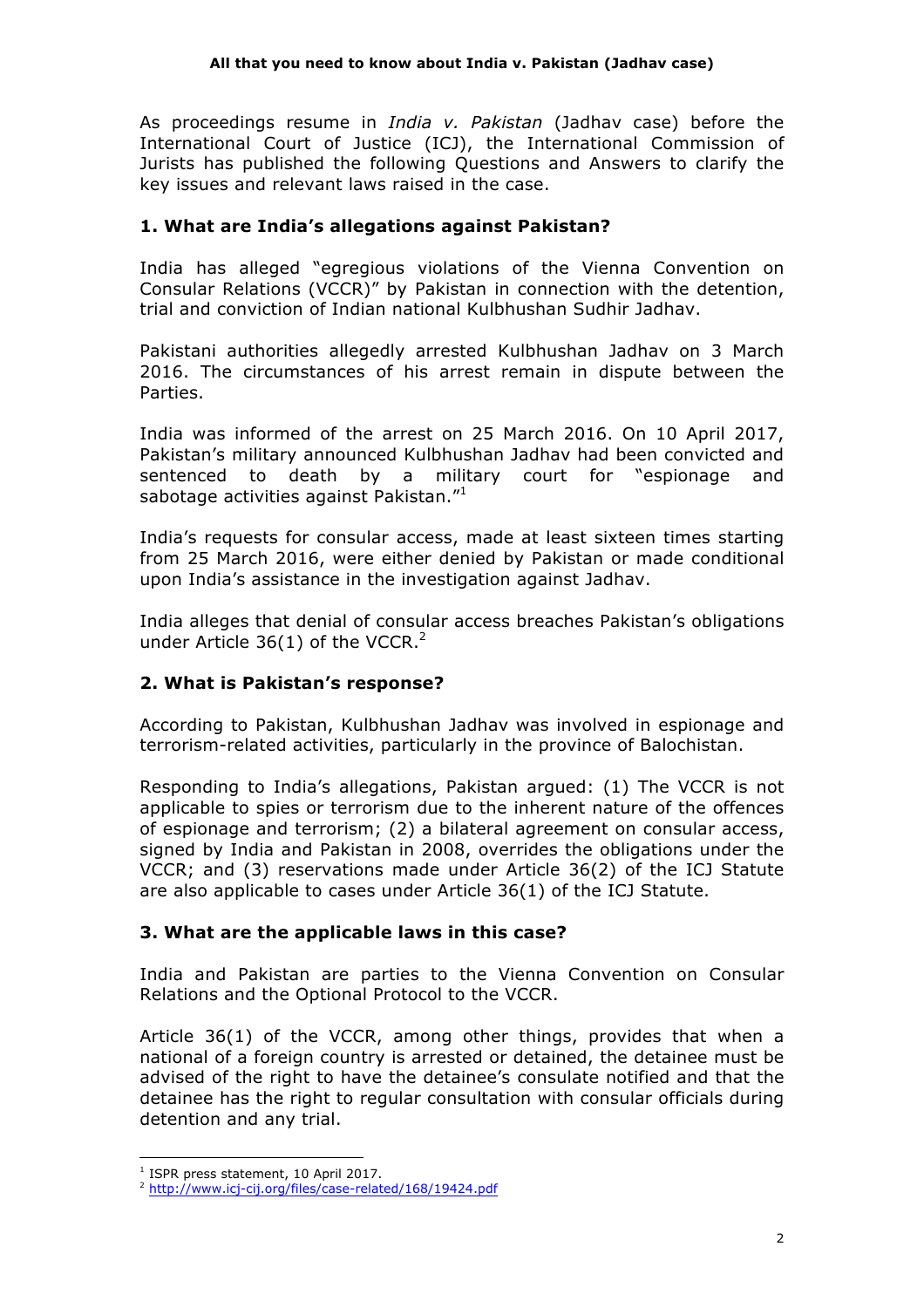The Optional Protocol to the VCCR gives the International Court of Justice (ICJ) jurisdiction to try disputes that arise from the treaty.

This basis of ICJ's jurisdiction under the VCCR is distinct and separate from the generic basis for jurisdiction provided for under Article 36(2) of the ICJ Statute. India and Pakistan have both submitted a number of reservations to the generic basis, which does not evidently affect the jurisdiction of the ICJ to settle disputes under Article 36(1) of the ICJ Statute, though that is a question the ICJ may clarify in these proceedings.

#### **4. What does the 2008 bilateral agreement between India and Pakistan say?**

The bilateral agreement, concluded in May 2008, states that the objective of the agreement is to further "the humane treatment of nationals of either country arrested, detained or imprisoned". It lists a number of measures of cooperation, including: immediate notification of arrest or detention to their respective High Commissions; maintenance of a comprehensive list of people arrested or detained; and provision of consular access within three months of arrest or detention.

The agreement also states that in cases of "arrest, detention or sentence made on political or security grounds, each side may examine the case on its merits."<sup>3</sup>

The agreement does not make any reference to the VCCR.

#### **5. Can bilateral agreements override obligations under the Vienna Convention on Consular Relations?**

Article 73(2) of the VCCR provides that "[n]othing in the present Convention shall preclude States from concluding international agreements confirming or supplementing or extending or amplifying the provisions thereof."

Authoritative interpretations of this provision state that treaty obligations under the VCCR may be enhanced or clarified by bilateral treaties, but cannot be diluted or undermined. These interpretations are informed by general principles of treaty law, including Article 41(1) of the Vienna Convention on the Law of Treaties.

#### **6. Does the Vienna Convention on Consular Relations apply to alleged spies or people accused of terrorism-related offences?**

The VCCR does not make any exception for people suspected of committing espionage or terrorism-related offences and the ICJ has in the past also not interpreted the treaty to exclude offences such as espionage or terrorism.

 

 $3$  A copy of the bilateral agreement is available with the International Commission of Jurists.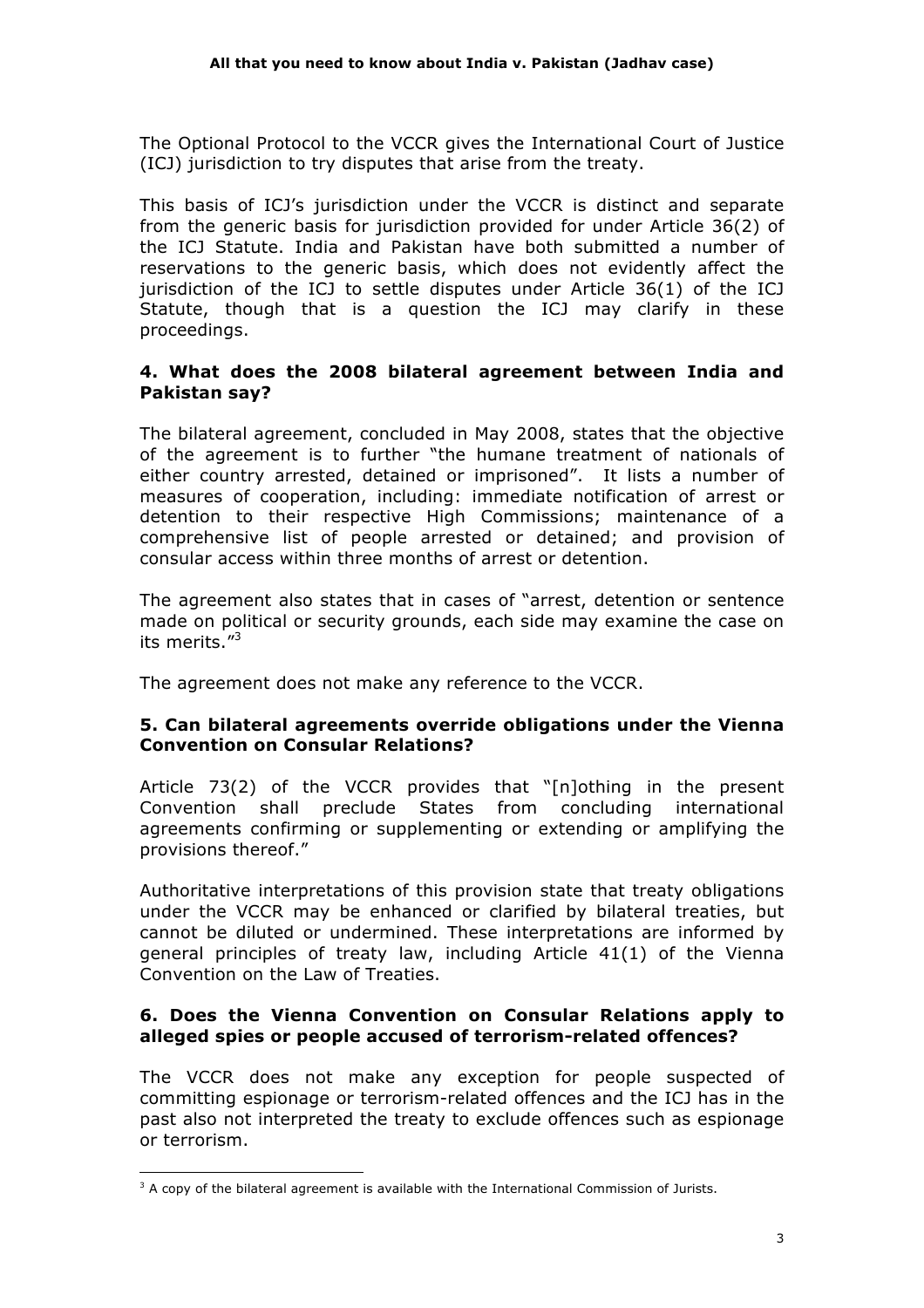Making the rights pertaining to consular access under the VCCR contingent upon the offence foreign nationals are charged with would undermine the purpose of the treaty. It would allow States to deny consular access to foreign nationals merely through a particular characterization of their acts. Indeed, it is precisely for charges of the most serious nature that consular access will be most compelling, both for the State and the individual seeking such access. Since the right to consular access is applicable from the time of arrest or detention, denial of consular access based on charges would also fly in the face of the principle of presumption of innocence.

#### **7. What are provisional measures? What does the ICJ's order on provisional orders say?**

Pursuant to Article 41 of the ICJ Statute, the ICJ may issue orders for "provisional measures". The object of provisional measures is to preserve the *status quo* concerning the rights and interests of the parties pending the judgment of the Court.

Measures taken under Article 41 of the ICJ Statute are "provisional" in that they are indicated pending the final decision of the Court and that they cease to apply once the judgment of the Court is rendered.

On 18 May 2017, the ICJ issued an order for provisional measures in response to India's request, and directed Pakistan to "take all measures at its disposal" to ensure Jadhav is not executed pending the final decision of the Court.<sup>4</sup>

#### **8. What are the next steps in the case? How long does it take for cases before the ICJ to conclude?**

India is scheduled to file its written memorial to the ICJ on 13 September 2017. Pakistan will have three months to submit a counter-memorial, which is due by 13 December 2017.<sup>5</sup> The ICJ will then decide on dates for oral hearing of arguments. Following the hearings, the Court will deliberate and issue a judgment.

There is no way to accurately predict when the case will be decided. Previous cases involving disputes related to consular access have taken between 18 to 30 months to conclude.

#### **9. What relief has India sought from the ICJ? What relief measures can the ICJ order?**

India has requested a number of measures of relief from the ICJ, including: Suspension of Kulbhushan Jadhav's death sentence; a directive to Pakistan to annul the death sentence; a declaration that Kulbhushan Jadhav's military trial was in violation of the VCCR and international

 

 $^4$  http://www.icj-cij.org/files/case-related/168/168-20170518-ORD-01-00-EN.pdf

<sup>&</sup>lt;sup>5</sup> http://www.icj-cij.org/files/case-related/168/168-20170613-ORD-01-00-EN.pdf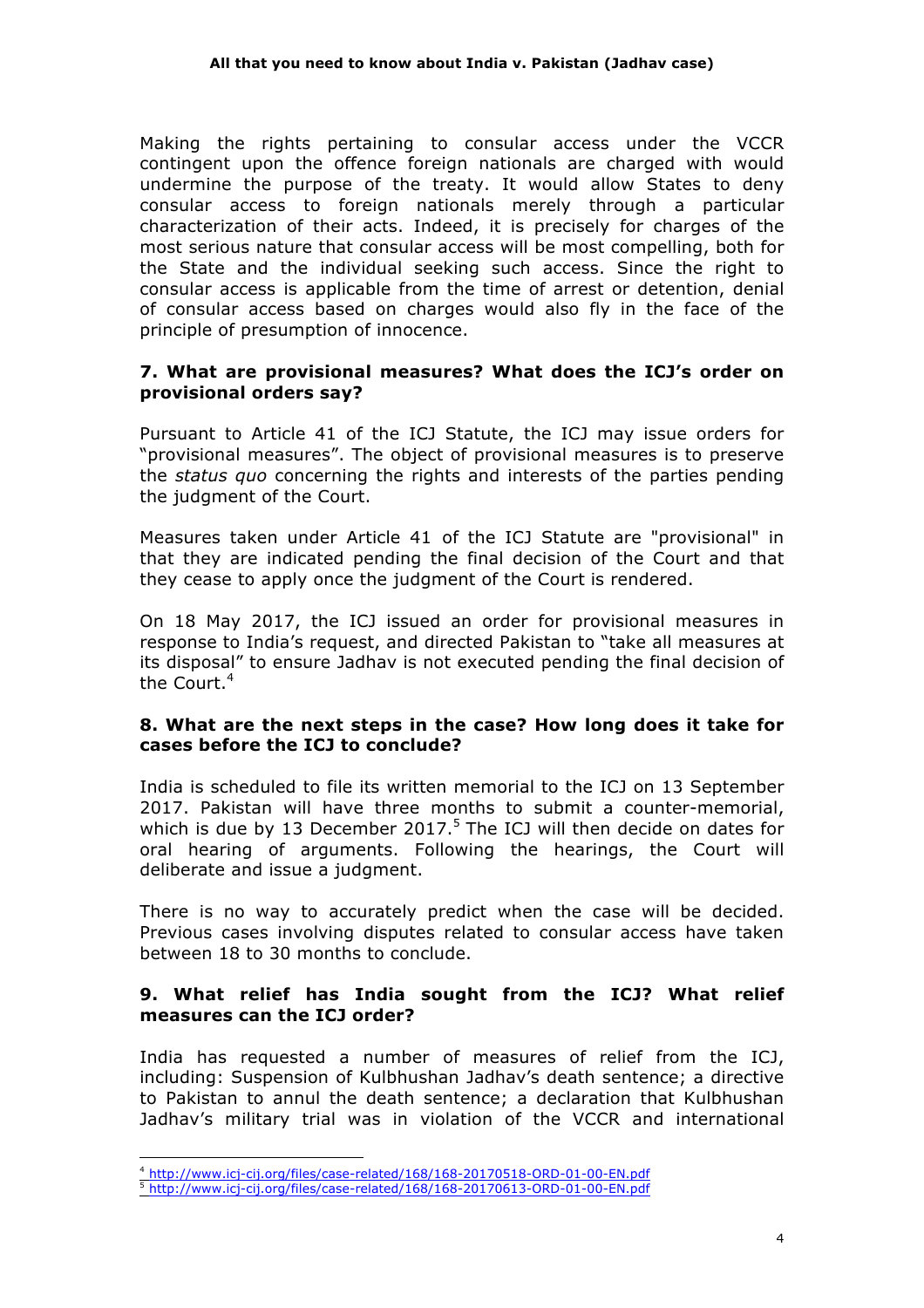human rights law, including the right to fair trial under Article 14 of the ICCPR; a directive restraining Pakistan from giving effect to the death sentence; and a directive to Pakistan to release Kulbhushan Jadhav.

The ICJ, pursuant to its jurisdictional competencies, can only decide whether Pakistan breached its obligations under Article 36 of the VCCR and order related relief such as a directive to grant Jadhav consular access. In this case, the ICJ cannot determine whether Jadhav's trial was in violation of Article 14 of the ICCPR and it cannot order Jadhav's release.

#### **10. Will the ICJ consider the lawfulness of the death penalty in Pakistan?**

No, the case at issue is limited to consular access under the VCCR. Nonetheless, the case engages critical fair trial concerns, and, according to many experts and advocates, underscores one of inherent problems of the death penalty i.e. that fair trial violations that lead to the execution of a person are inherently irreparable.

The International Commission of Jurists considers the death penalty a violation of the right to life and cruel, inhuman or degrading punishment and notes that a large majority of States, in repeated UN resolutions, have called on retentionist states to declare a moratorium on the practice with a view to abolition.

#### **11. What is the relationship between consular access and the right to a fair trial under international standards?**

Under international standards, foreign nationals who are detained or arrested must also be promptly informed of their right to communicate with their embassy or consular post.

The International Court of Justice has in other cases clarified that authorities have a duty to inform a foreign national of this right as soon as they realize a person is a foreign national or once there are grounds to think that the person is probably a foreign national.<sup>6</sup>

The Inter-American Court of Human Rights has said the right to consular access "must be recognized and counted among the minimum guarantees essential to providing foreign nationals the opportunity to adequately prepare their defense and receive a fair trial."<sup>7</sup>

#### **12. Under what provisions of the law was Kulbhushan Jadhav tried in Pakistan? Are proceedings of Pakistan's military courts compatible with international standards?**

 

<sup>6</sup> See, for example, International Court of Justice, *Avena and Other Mexican Nationals*, *(Mexico v United States of America),* 2004.

<sup>7</sup> Inter-American Court of Human Rights, advisory opinion OC-16/99 of October 1, 1999 requested by the United Mexican States, "The right to information on consular assistance in the framework of the guarantees of the due process of law", para 122.